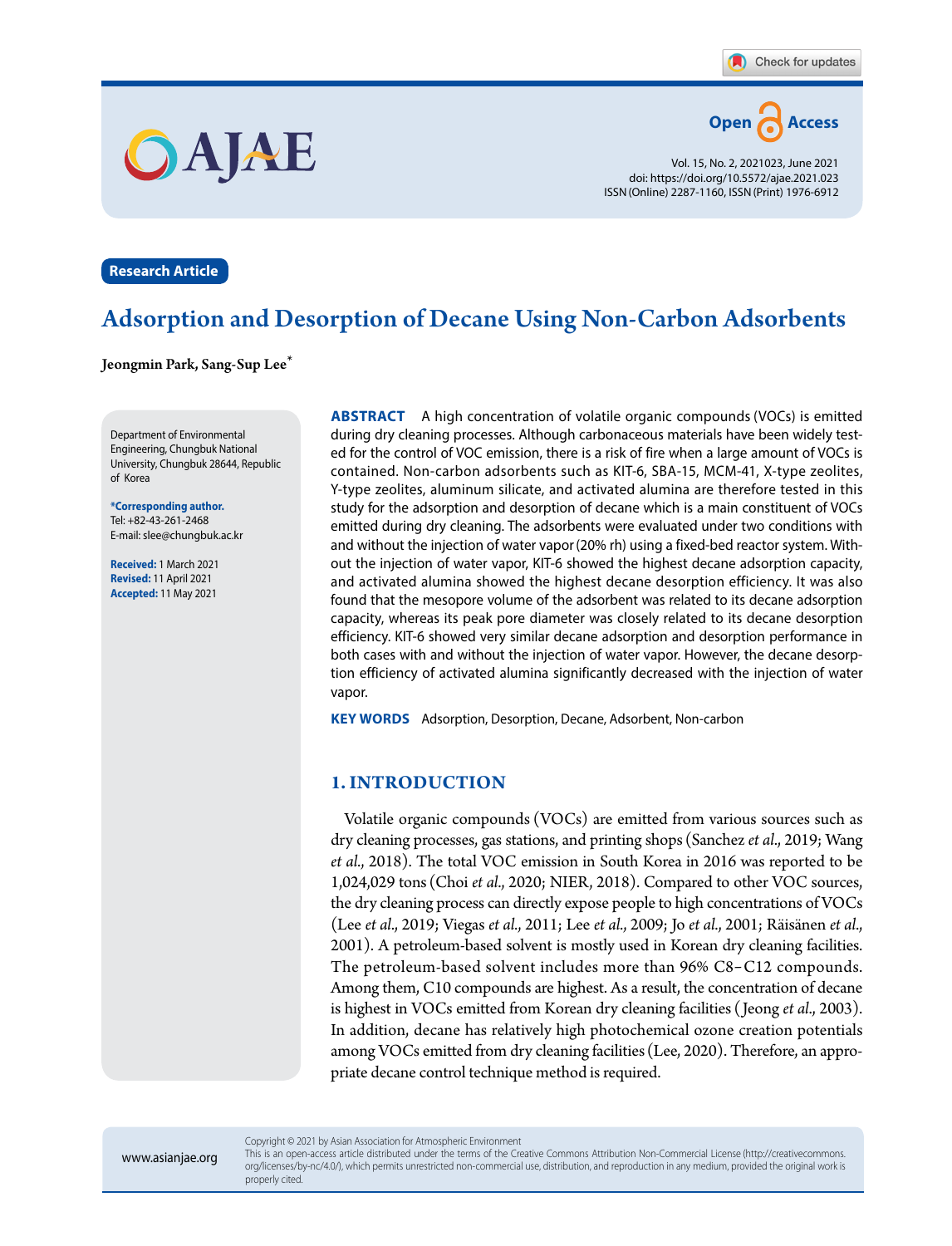Various methods have been suggested to control VOC emission, such as adsorption, absorption, condensation, biological treatment, and thermal oxidation (Khan *et al*., 2000). Adsorption is one of the most effective and economical methods to control VOC emission(Huang *et al*., 2018; Swetha *et al*., 2017). Carbonaceous materials are widely used as adsorbents for VOC adsorption. Various carbonaceous materials such as activated carbon, biochar, activated carbon fiber, carbon nanotube, graphene, and carbon-silica composite have been studied and suggested as materials for controlling VOC emission (Zhang *et al*., 2017). However, the use of carbonaceous materials is associated with a fire risk when they contain a large amount of VOCs. Non-carbon adsorbents have therefore been proposed and studied as materials for controlling VOC emission ( Jeon *et al*., 2017; Shah *et al*., 2014; Choi *et al*., 2013; Hu *et al*., 2009). Mesoporous silica materials such as MCM-41, SBA-15, and KIT-6 are promising noncarbon adsorbents. MCM-41 (Mobil Composition of Matter No. 41) is a typical mesoporous material with a pore diameter of 2.38 nm and regular channels. SBA-15 (Santa Barbara Amorphous-15) and KIT-6 (Korea Institute of Technology-6) are adsorbents with a bimodal system with one-dimensional mesopore channels connected by complementary micropores. Zhang *et al.* tested MCM-41, SBA-15,  $SiO<sub>2</sub>$ , and NaY for the adsorption of toluene (Zhang *et al*., 2012). Although NaY showed the highest adsorption capacity of  $0.25 \frac{g}{g}$  for toluene, it required a high temperature for regeneration ( $>$ 350°C). SBA-15 showed the second highest adsorption capacity for toluene and required a lower desorption temperature than NaY. Dou *et al.* investigated the effect of water vapor on the adsorption of benzene onto SBA-15, MCM-41, MCM-48, and KIT-6 (Dou *et al*., 2011), and found that KIT-6 demonstrated the best adsorption performance.

**Table 1.** Physical properties adsorbents.

The adsorption capacities of the adsorbents decreased by 52%-54% when water vapor was injected with benzene. The decreased adsorption capacity was attributed to the fact that the silanol group(Si-OH) of the mesoporous silica became less hydrophobic in the presence of water vapor. Besides mesoporous silica, X-type and Y-type zeolite adsorbents were examined and suggested as effective adsorbents for controlling VOC emission (Kim *et al*., 2012; Kosuge *et al*., 2006; Brosillon *et al*., 2001).

This study aims to find an effective non-carbon adsorbent for controlling decane emission. Despite the fact that decane is included in petroleum-based solvents and is a main constituent of VOCs emitted from the dry cleaning process (Kim *et al*., 2017; Korea Ministry of Environment, 2002), very few studies have been conducted to investigate adsorbents for controlling decane emission. In this study, seven non-carbon adsorbents were selected and examined for their adsorption capacities and desorption efficiencies for decane.

# **2. MATERIALS AND METHODS**

## **2.1 Materials**

Seven commercial non-carbon adsorbents were tested. KIT-6, SBA-15, and MCM-41 were selected as mesoporous silica adsorbents. Hydrophilic X-type zeolite, hydrophobic Y-type zeolite, aluminum silicate, and activated alumina were also tested. Glass bead with a diameter of 1.5mm was used together. Each adsorbent was analyzed for its BET surface area, pore volume, and pore diameter using an analyzer (BELSORP-mini, BEL Japan, Inc., Japan). The physical properties of these adsorbents are listed in Table 1.

|                   | Adsorbent         | Type              | <b>SBET</b><br>$\left(\frac{m^2}{g}\right)$ | Mesopore<br>volume<br>$\left(\text{cm}^3/\text{g}\right)$ | Micropore<br>volume<br>$\rm \left( cm^3/g \right)$ | <b>Bed</b><br>composition |
|-------------------|-------------------|-------------------|---------------------------------------------|-----------------------------------------------------------|----------------------------------------------------|---------------------------|
|                   | KIT-6             | Bead              | 677                                         | 0.629                                                     | 0.120                                              |                           |
| Mesoporous silica | $SBA-15$          | Bead              | 484                                         | 0.306                                                     | 0.100                                              | $0.1$ g + glass beads 6 g |
|                   | $MCM-41$          | Bead              | 889                                         | 0.557                                                     | 0.073                                              |                           |
| Zeolite           | X-type            | Powder            | 4.2                                         | 0.004                                                     | 0.001                                              | $0.1$ g + glass beads 6 g |
|                   | Y-type            | Powder            | 491                                         | 0.060                                                     | 0.188                                              |                           |
| Others            | Aluminum silicate | $Ball(4-6$ mesh)  | 503                                         | 0.170                                                     | 0.094                                              | $0.5 g +$ glass beads 6 g |
|                   | Activated alumina | Ball $(4-6$ mesh) | 226                                         | 0.335                                                     | 0.021                                              |                           |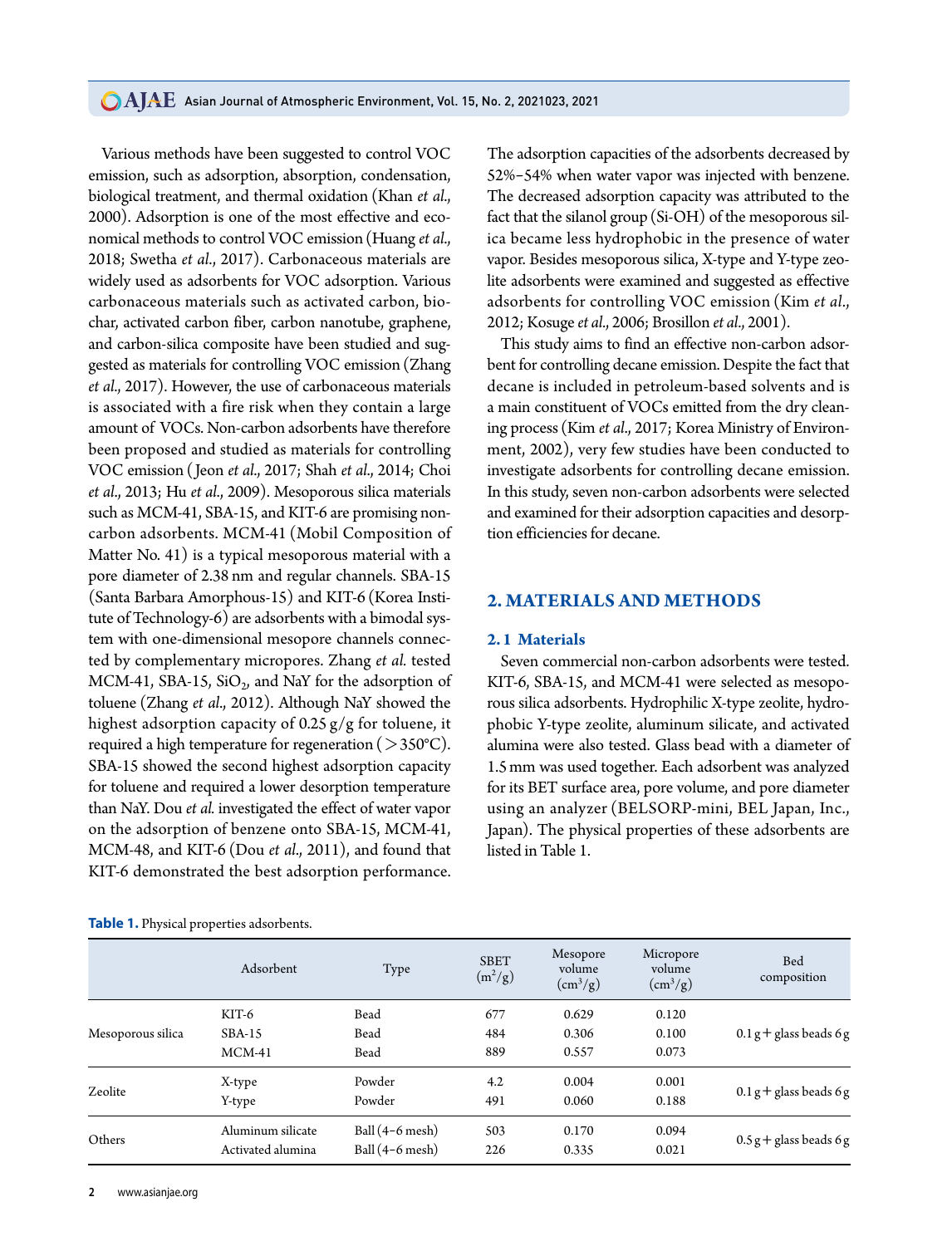

Fig. 1. Schematic of the fixed-bed reactor system for decane adsorption and desorption tests.

#### **2.2 Adsorption and Desorption Test**

Adsorption and desorption tests were conducted using a fixed-bed reactor system shown in Fig. 1. Each adsorbent was pre-mixed with glass beads (Model SI.5002, Daihan Scientific, Korea) and then placed inside a fixed-bed reactor at a temperature of 30°C. The height of the bed including the adsorbent and glass beads was 2 cm. From the preliminary tests of glass beads with an injection of 2,000 ppm decane, it was confirmed that glass beads have no capacity for decane adsorption. In this study, 0.1 g of KIT-6, SBA-15, MCM-41, X-type zeolite, and Y-type zeolite was used, respectively, owing to their smaller size. 0.5g of aluminum silicate and activated alumina was used, respectively, owing to their larger size. The inlet decane concentration was 2,000 ppm considering the initial concentration of VOCs from the dry cleaning process (Korea Institute of Energy Research, 2009). Decane vapor was generated by passing 30mL/min air through decane solution (Sigma-Aldrich,  $\geq$ 99%) to have an inlet decane concentration of 2,000 ppm  $(\pm 15%)$  at a total flow rate of 150 mL/min. After a constant decane concentration was confirmed through a bypass line, 2,000 ppm  $(\pm 15\%)$ decane was injected into the fixed-bed reactor for conducting the adsorption test. The outlet concentration of decane flowing through the fixed-bed reactor was measured by using gas chromatography (6500GC System, Youngin Chromass, Korea) with a column (YL-5,  $30 \text{ m} \times$  $0.32$  mm  $\times$  0.25 µm, Youngin Chromass, Korea) and a flame ionization detector (FID). The temperatures of

**Table 2.** Experimental conditions.

|                              | Adsorption                                                                                   | Desorption |  |
|------------------------------|----------------------------------------------------------------------------------------------|------------|--|
| Injection gas                | $2000$ ppm $(\pm 15%)$ decane<br>in air with water vapor (20% rh)<br>and without water vapor | Air        |  |
| Flow rate                    | $150 \text{ mL/min}$                                                                         |            |  |
| Temperature                  | $30^{\circ}$ C                                                                               |            |  |
| Pressure                     | 1 atm                                                                                        |            |  |
| Diameter of<br>the fixed bed | $1.25 \text{ cm}$                                                                            |            |  |
| Bed composition              | Adsorbent with glass beads                                                                   |            |  |

oven, capillary column, and FID were maintained at 150°C, 250°C, and 250°C, respectively, and the flow rate of He as carrier gas was 3 mL/min. The outlet gas was continuously flowed through the loop and sampled to the gas chromatography every 2 minutes. A calibration curve was created with five different concentrations of decane. Each decane concentration was created with a mixture of high purity air (99.999%) and decane (Sigma-Aldrich, analytical standard). Calibration was repeated 5 times at each concentration. The coefficient of determination  $(R<sup>2</sup>)$  for the calibration curve was determined to be 0.99.

The adsorption times for tests involving 0.1 and 0.5 g adsorbents were 60 and 180min, respectively. Desorption test was then conducted by injecting 150 mL/min fresh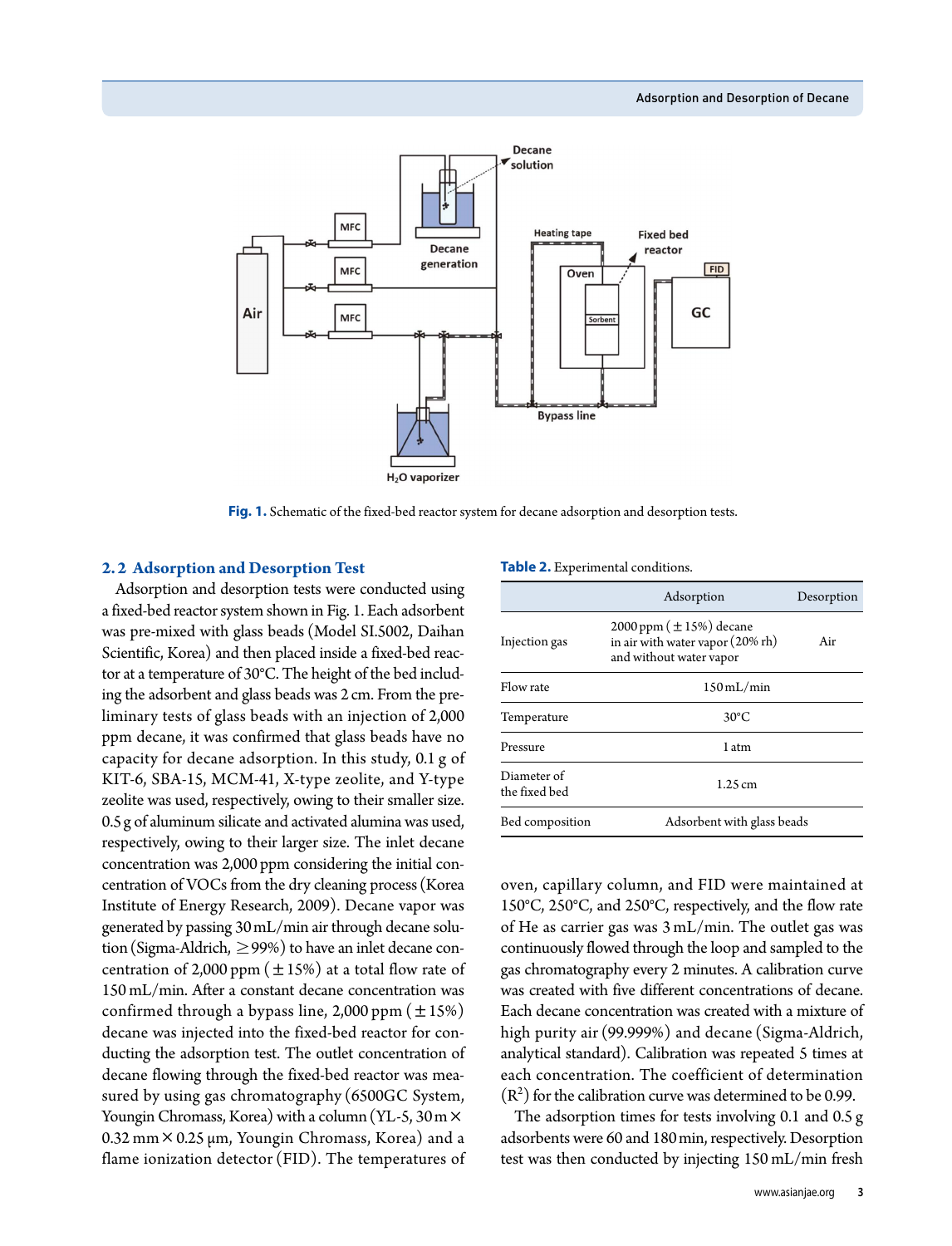## **CAJAE** Asian Journal of Atmospheric Environment, Vol. 15, No. 2, 2021023, 2021

air into the fixed-bed reactor. The desorption time was the same as the adsorption time for each adsorbent. In order to investigate the effect of water vapor on each adsorbent, tests were conducted at 20% relative humidity. All adsorption and desorption tests were performed at 1 atm and 30°C. The experimental conditions are summarized in Table 2. The decane adsorption and desorption amounts were calculated from the outlet decane concentrations during each adsorption and desorption time, respectively, using the trapezoidal rule. The adsorption capacity was determined from the amount of decane adsorption per the amount of adsorbent tested. The desorption efficiency was determined from the amount of decane desorption per the amount of decane adsorption of the adsorbent.

#### **3. RESULTS AND DISCUSSION**

#### **3.1 Adsorption and Desorption Test Results**

The seven adsorbents were first tested for decane adsorption and desorption without water vapor injection. KIT-6, SBA-15, MCM-41, X-type zeolite, and Y-type zeolite were tested for the adsorption of decane during 60 min. Each desorption test was also conducted during 60 min. Fig. 2a shows the outlet decane concentrations during the adsorption and desorption tests of KIT-6, SBA-15, and MCM-41, respectively. Those adsorbents showed very efficient adsorption during the first 10 min. However, SBA-15 and MCM-41 became almost saturated with decane, whereas KIT-6 was not saturated with decane at the adsorption time of 60 min. In addition, KIT-6 showed higher desorption concentrations than SBA-15 and MCM-41. This indicate that KIT-6 is the most effective adsorbent among those adsorbents for controlling decane emissions. Similarly, KIT-6 showed a higher adsorption capacity for benzene than SBA-15 and MCM-41(Dou *et al*., 2011).

Aluminum silicate and activated alumina were tested for the adsorption and desorption of decane during 180 min. Fig. 2b shows the outlet decane concentrations during the adsorption and desorption tests of aluminum silicate and activated alumina, respectively. Aluminum silicate and activated alumina showed similar decane adsorption behavior with each other. Different from KIT-6, SBA-15, and MCM-41, aluminum silicate and



**Fig. 2.** Outlet decane concentrations with respect to the test time for (a) KIT-6, SBA-15, MCM-41, (b) aluminum silicate, and activated alumina.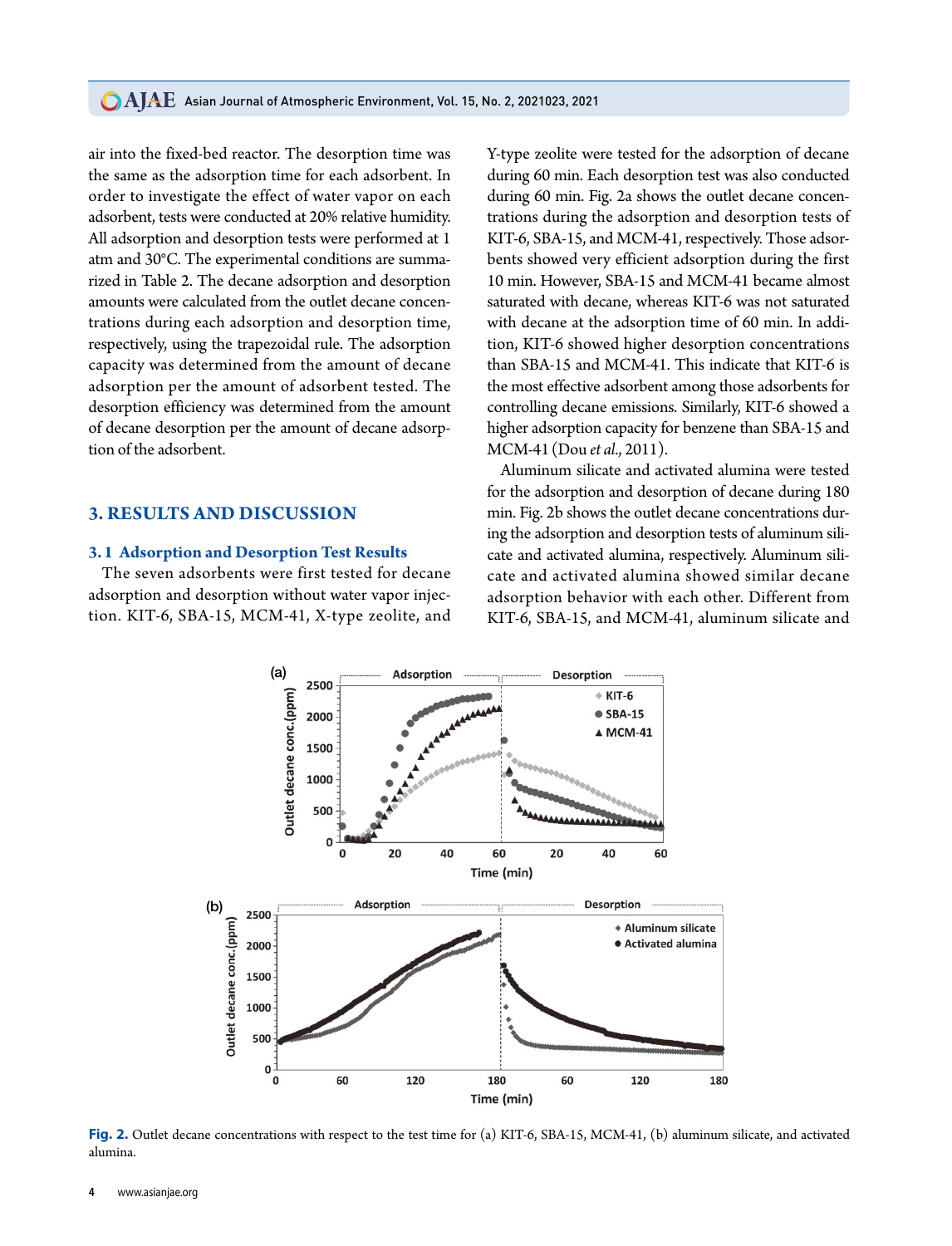

**Fig. 3.** Adsorption capacity and desorption efficiency of the adsorbents without the injection of water vapor.

activated alumina showed decane emissions above 400 ppm in the beginning of adsorption. This indicates that aluminum silicate and activated alumina may not be effective to adsorb decane. However, activated alumina showed a higher desorption efficiency than aluminum silicate.

The amount of decane adsorption onto each adsorbent was determined from the results shown in Fig. 2. The adsorption capacity was then determined from the amount of decane adsorption per unit amount of the adsorbent tested. The desorption efficiency was also determined from the amount of decane desorption per unit amount of decane adsorption. Fig. 3 presents the adsorption capacities and desorption efficiencies of the seven adsorbents. Because KIT-6 is not saturated with decane in the adsorption time of 60 min, Fig. 3 shows its adsorption capacity only for the adsorption time. Both X-type and Y-type zeolite adsorbents show very low decane adsorption capacities and desorption efficiencies, indicating that they are not applicable for controlling decane emissions. KIT-6, SBA-15, and MCM-41 showed high decane adsorption capacities, but MCM-41 showed low decane desorption efficiency. Although activated alumina showed a lower adsorption capacity than KIT-6, SBA-15, and MCM-41, it showed the highest desorption efficiency. Considering the low cost of activated alumina, it can be considered as an auxiliary adsorbent for controlling decane emissions.

## **3.2 Effects of Pore Volume and Diameter on Adsorption and Desorption**

The mesopore volume and micropore volume of each adsorbent were determined. The adsorption capacity and the desorption efficiency are presented with respect



**Fig. 4.** Adsorption capacity and desorption efficiency with respect to (a) the mesopore volume and (b) the micropore volume of the adsorbent.

to the mesopore volume of the adsorbent, respectively, in Fig. 4a. A trend line was added for the relationship between the adsorption capacity and the mesopore volume. As shown in the figure, the adsorption capacity generally increased with an increase in the mesopore volume, whereas the desorption efficiency was not related to the mesopore volume. Fig. 4b also presents the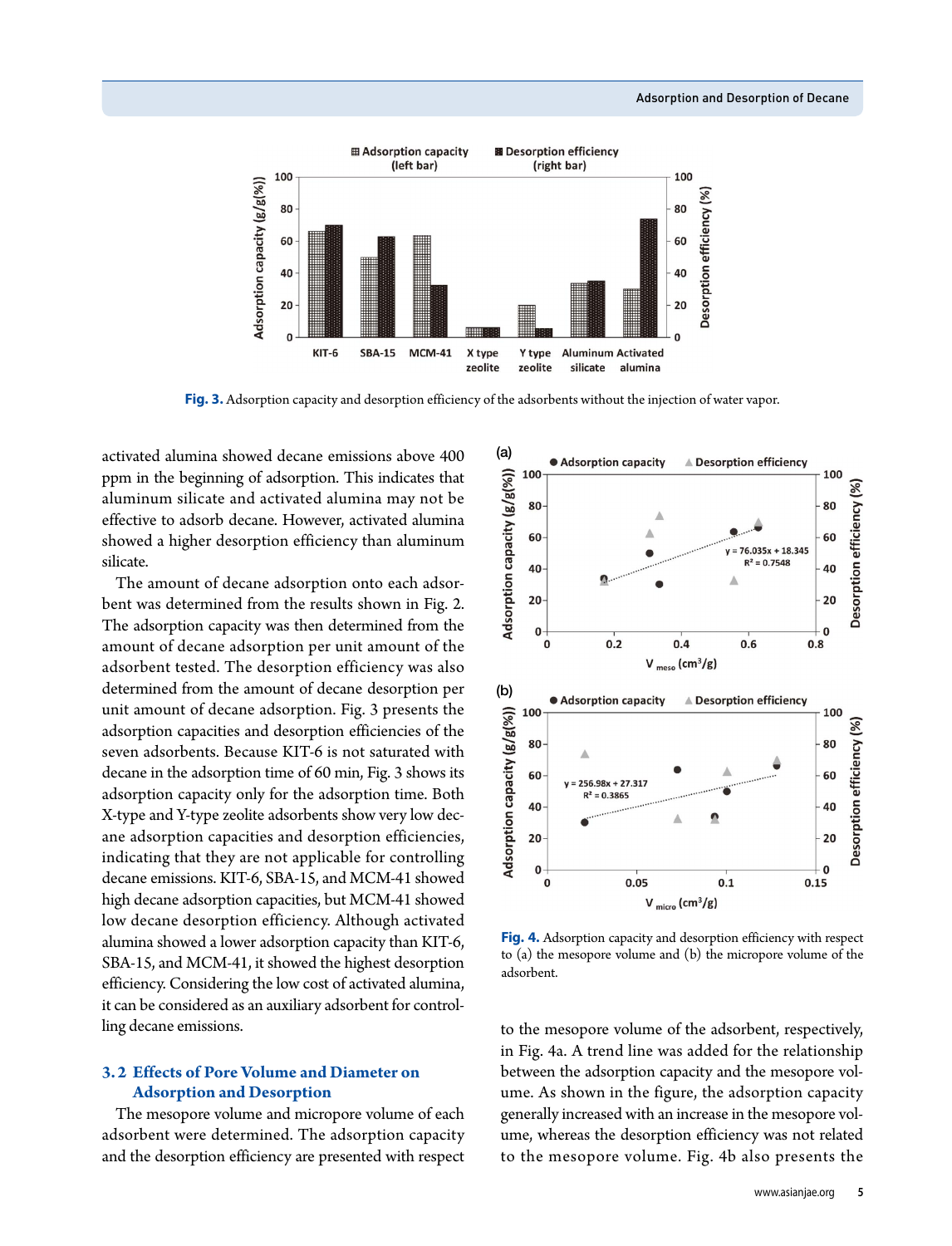**CAJAE** Asian Journal of Atmospheric Environment, Vol. 15, No. 2, 2021023, 2021



**Fig. 5.** Barrett-Joyner-Halenda (BJH) pore size distribution curves for the adsorbents.

adsorption capacity and the desorption efficiency with respect to the micropore volume of the adsorbent, respectively. A trend line was added for the relationship between the adsorption capacity and the micropore volume. Different from the mesopore volume, the adsorption capacity was not closely related to the micropore volume. This indicates that the mesopore volume is more responsible for the adsorption of decane than the micropore volume of the adsorbent.

Fig. 5 presents Barrett-Joyner-Halenda (BJH) pore size distribution curves for the adsorbents. MCM-41 shows the BJH pore size distribution peak at 2.44 nm whereas KIT-6 does that at 6.3 nm. Fig. 6 shows the adsorption capacity and the desorption efficiency with respect to the peak value of the BJH pore size distribution curve, respectively. As shown in the figure, the adsorption capacity was not related to the peak pore diameter. However, the desorption efficiency was closely related to the peak pore diameter with the coefficient of determination  $(R<sup>2</sup>)$  of 0.89. This indicates that the mesopore with a larger pore diameter is favorable for the efficient desorption of decane.

## **3.3 Effects of Water Vapor Injection on Adsorption and Desorption**

KIT-6, SBA-15, MCM-41, and activated alumina, which demonstrated good performance in decane adsorption or desorption without the injection of water vapor, were further tested with the injection of water vapor. Fig. 7 shows outlet decane concentrations from the tests of KIT-6, SBA-15, MCM-41, and activated alumina with and without the injection of water vapor, respectively. As shown in the figure, KIT-6 and MCM-41 showed similar adsorption and desorption performance



**Fig. 6.** Adsorption capacity (a) and desorption efficiency (b) with respect to the peak pore diameter  $(D_{p, peak})$  of the adsorbent.

regardless of the injection of water vapor (Fig. 7a, 7c), though those adsorbents showed significant decreases in adsorption capacities for benzene under a 13% humidity condition (Dou *et al*., 2011). However, SBA-15 showed an earlier break point when water vapor was injected (Fig. 7b). In addition, SBA-15 showed a significant decrease in the desorption concentration of decane when water vapor was injected. Activated alumina also showed a significant decrease in the desorption concentration of decane when water vapor was injected (Fig. 7d).

Using the outlet decane concentrations shown in Fig. 7, the adsorption capacity and the desorption efficiency with the injection of water vapor (20% rh) are determined and presented in Fig. 8. With the injection of water vapor (20% rh), only KIT-6 showed the desorption efficiency of more than 60%. Comparing Fig. 3 and 8, KIT-6 and MCM-41 showed similar adsorption capacity and desorption efficiency between the cases with and without the injection of water vapor. However, SBA-15 showed a significant decrease in both adsorption capacity and desorption efficiency when water vapor was injected. Activated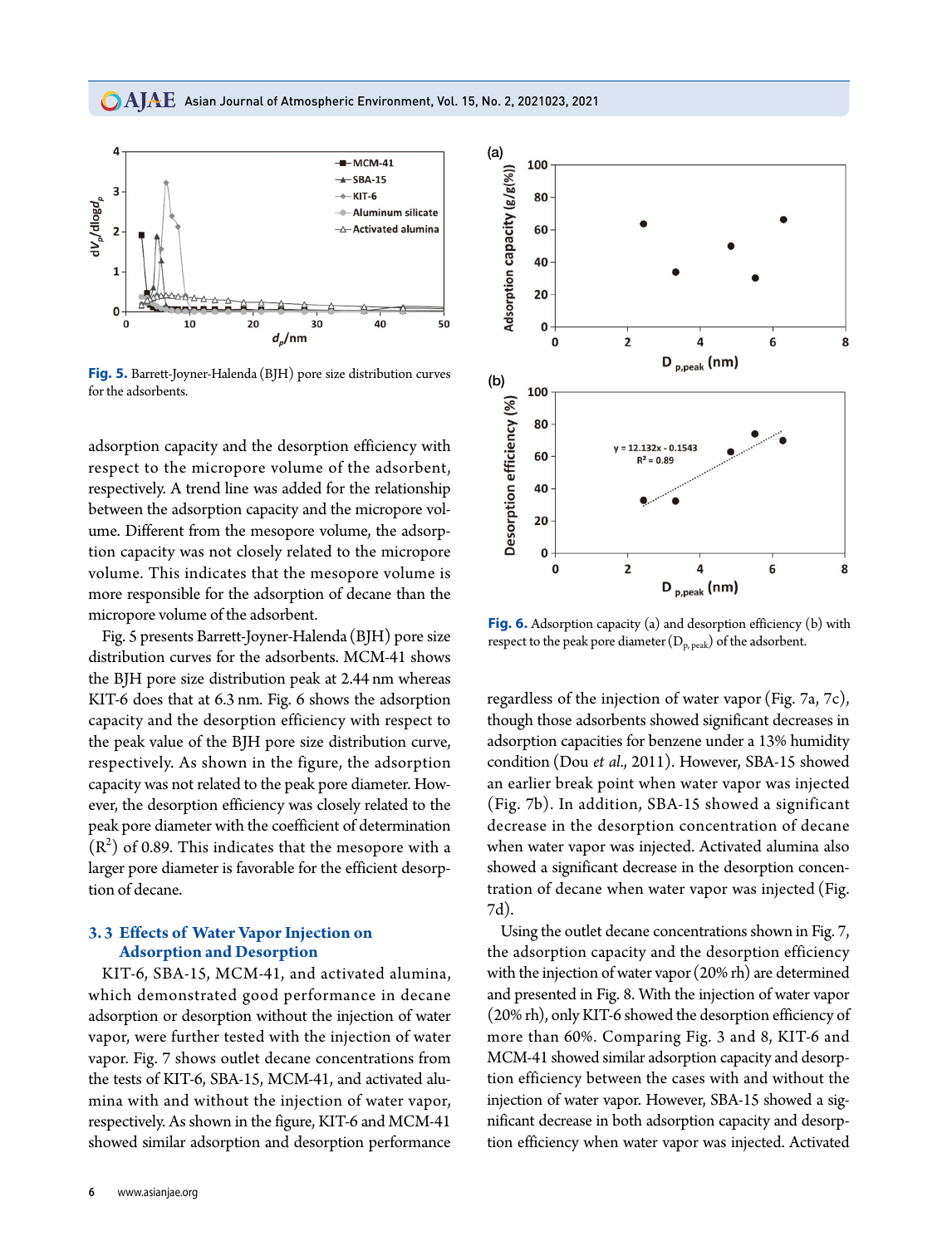

Fig. 7. Outlet decane concentrations with respect to the test time for (a) KIT-6, (b) SBA-15, (c) MCM-41, and (d) activated alumina with and without the injection of water vapor.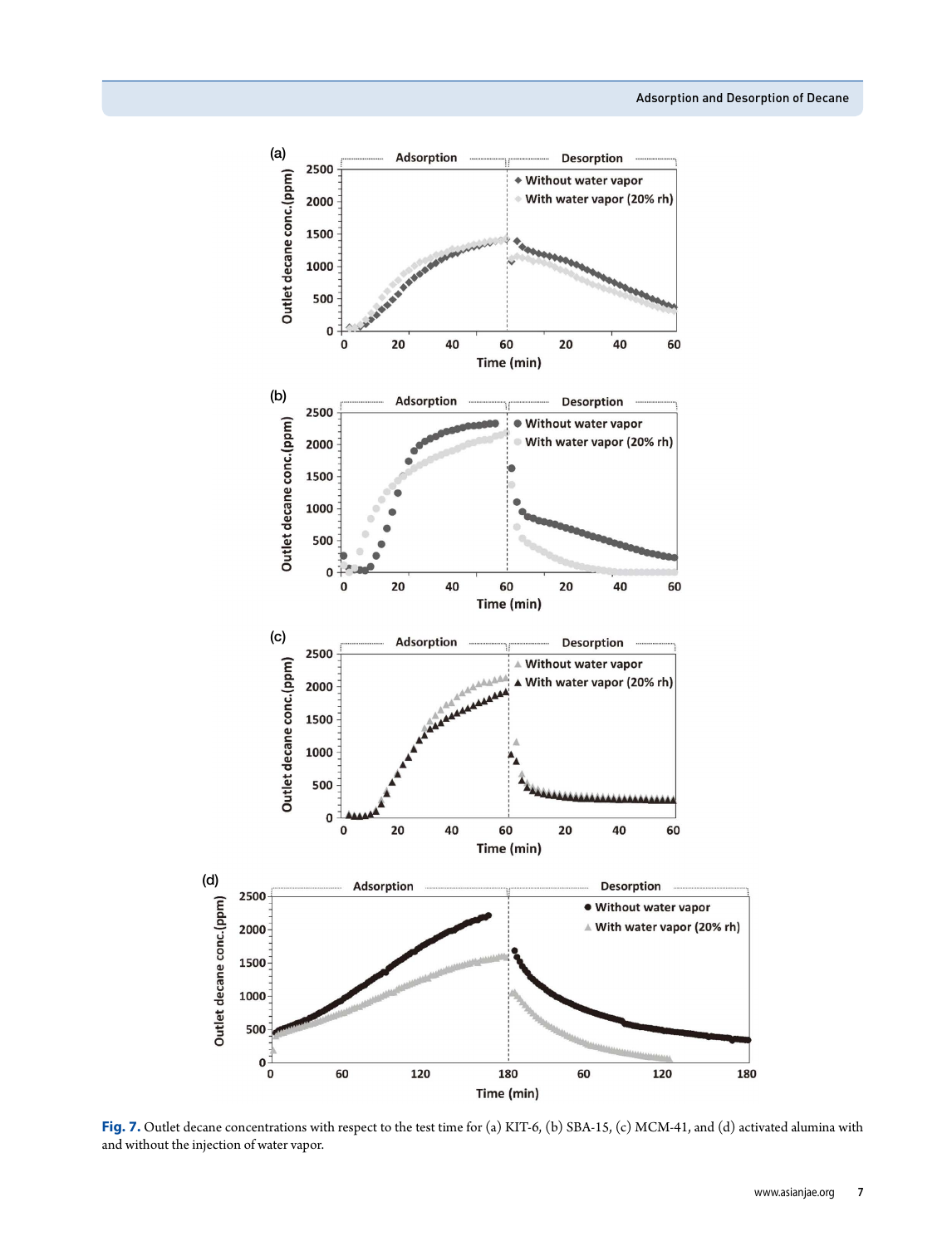#### **CAJAE** Asian Journal of Atmospheric Environment, Vol. 15, No. 2, 2021023, 2021



**Fig. 8.** Adsorption capacity and desorption efficiency of the adsorbents with the injection of water vapor (20% rh).

alumina showed a similar adsorption capacity but a significant decrease in desorption efficiency with the injection of water vapor. Therefore, KIT-6 also showed good performance in the adsorption and desorption of decane with the injection of water vapor, whereas SBA-15, MCM-41, and activated alumina showed low desorption efficiencies of decane. In particular, the decane desorption efficiency of activated alumina, which was the highest among the adsorbents without the injection of water vapor, significantly decreased when water vapor was injected.

# **4. CONCLUSIONS**

In order to find a non-carbon adsorbent for the adsorption of decane, seven non-carbon adsorbents were tested for the adsorption and desorption of decane. Without the injection of water vapor, mesoporous silica adsorbents showed high adsorption capacities. Judging from the adsorption capacities and desorption efficiencies of the adsorbents, KIT-6 was the most promising adsorbent for the adsorption of decane in the absence of water vapor. Activated alumina showed the highest desorption efficiency. X-type zeolite, Y-type zeolite, and aluminum silicate may not be acceptable for the adsorbents to control decane emissions. The mesopore volume of the adsorbent was found to be more closely related to its decane adsorption capacity than was the micropore volume of the adsorbent. However, the desorption efficiency was related to neither the mesopore volume nor the micropore volume of the adsorbent. The desorption efficiency was closely related to the peak pore diameter of the adsorbent with the coefficient of determination of 0.89. This suggests that the mesopore volume of the adsorbent may

be responsible for the adsorption of decane. The adsorbed decane may be more easily desorbed from the adsorbent with a higher peak pore diameter. Further tests were conducted for KIT-6, SBA-15, MCM-41, and activated alumina with the injection of water vapor (20% rh). KIT-6 and MCM-41 showed similar decane adsorption and desorption performance between the cases with and without the injection of water vapor. However, the adsorption capacity of SBA-15 and the desorption efficiency of activated alumina significantly decrease when water vapor was injected. Therefore, KIT-6 showed promising performance in the adsorption and desorption of decane in both cases with and without the injection of water vapor. In addition, activated alumina may be used as an auxiliary adsorbent for controlling decane emissions when water vapor is removed from the inlet gas.

# **ACKNOWLEDGEMENT**

This research was supported by the Technology Development Program to Solve Climate Changes of the National Research Foundation (NRF) funded by the Ministry of Science, ICT (2017M1A2A2086647).

## **REFERENCES**

- Azambre, B., Westermann, A., Finqueneisel, G., Can, F., Comparot, J.D. (2015) Adsorption and desorption of a model hydrocarbon mixture over HY zeolite under dry and wet conditions. The Journal of Physical Chemistry C, 119, 315-331. https://doi.org/10.1021/jp509046n
- Brosillon, S., Manero, M.H., Foussard, J.N. (2001) Mass transfer in VOC adsorption on zeolite: experimental and theoretical breakthrough curves. Environmental Science & Technology, 35(17), 3571-3575. https://doi.org/10.1021/es010017x
- Choi, J.M., Son, B.S., Kim, D.S. (2013) An Experimental Study on Explosion Hazard of Dry Cleaning Solvent Recovery Machine in Laundry. Journal of Korean Institute of Fire Science and Engineering, 27(1), 39-45. https://doi.org/10. 7731/KIFSE.2013.27.1.039
- Choi, S.W., Kim, T., Lee, H.K., Kim, H.C., Han, J., Lee, K.B., Lim, E.H., Shin, S.H., Jin, H.A., Cho, E., Kim, Y.M., Yoo, C. (2020) Analysis of the National Air Pollutant Emission Inventory (CAPSS 2016) and the Major Cause of Change in Republic of Korea. Asian Journal of Atmospheric Environment, 14(4), 422-445. https://doi.org/10.5572/ajae.2020.14.4.422
- Dou, B., Hu, Q., Li, J., Qiao, S., Hao, Z. (2011) Adsorption performance of VOCs in ordered mesoporous silicas with different pore structures and surface chemistry. Journal of Hazardous Materials, 186, 1615-1624. https://doi.org/10.1016/ j.jhazmat.2010.12.051